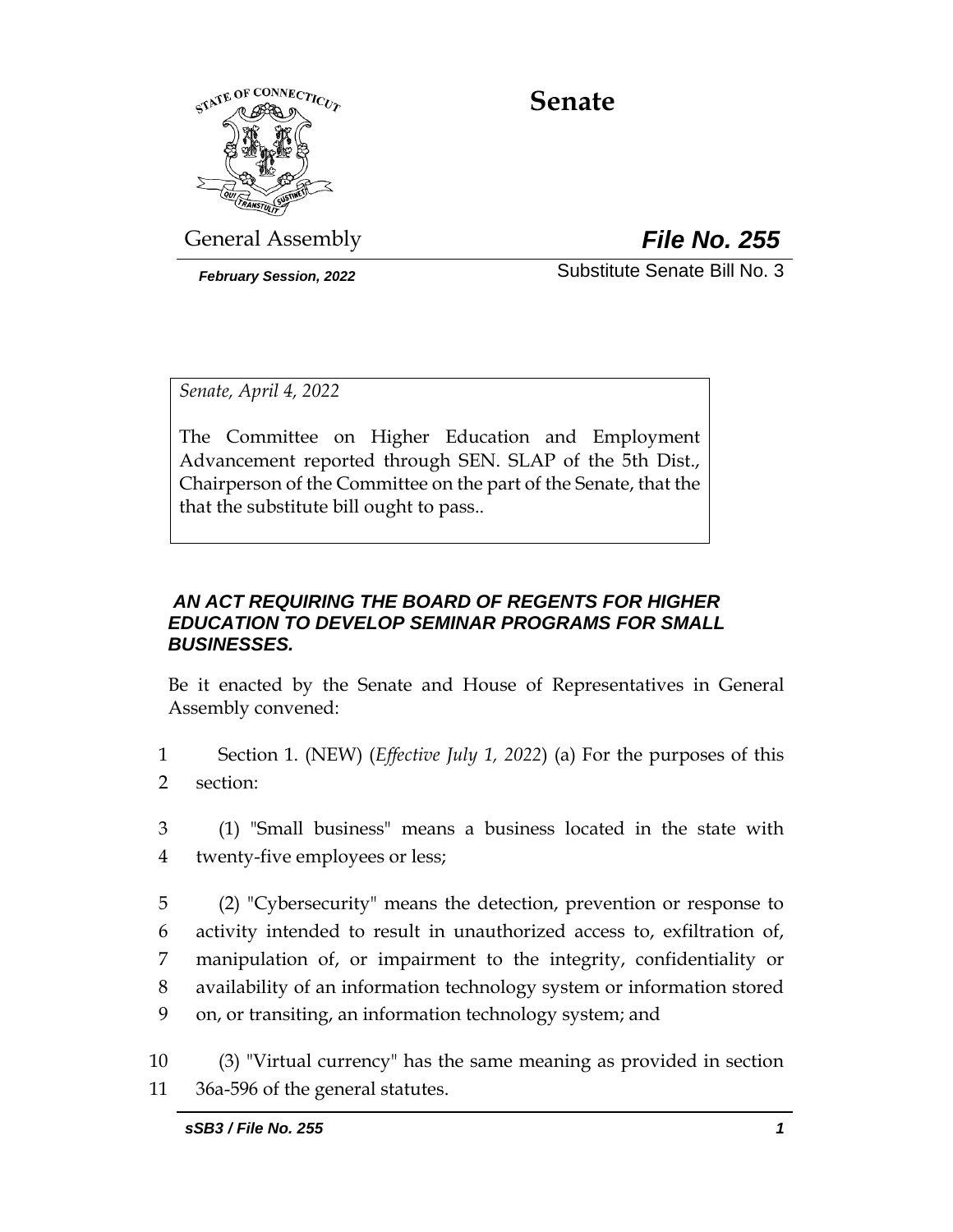(b) Not later than September 1, 2022, the Board of Regents for Higher Education shall, within available funds, develop seminar programs to assist small businesses with adapting to the business environment in the aftermath of the COVID-19 pandemic, as defined in section 4-216a of the general statutes, through courses in subject areas, including, but not limited to, electronic commerce, social media, cybersecurity and virtual currency. Said board shall prescribe forms and procedures by which not more than two employees of any small business may enroll in not more than five seminar programs or any course within such seminar programs at the Northwestern Connecticut Community College Entrepreneurial Center or the Werth Innovation and Entrepreneurial Center at Housatonic Community College at no cost to such small business.

 Sec. 2. (*Effective July 1, 2022*) For the fiscal years ending June 30, 2023, and June 30, 2024, the Board of Regents for Higher Education may expend funds received by the state pursuant to the American Rescue Plan Act of 2021, P.L. 117-2, as amended from time to time, for the purpose of developing seminar programs for small businesses pursuant to section 1 of this act.

This act shall take effect as follows and shall amend the following sections:

| Section 1      | July 1, 2022 | New section |
|----------------|--------------|-------------|
| $\vert$ Sec. 2 | July 1, 2022 | New section |

*HED Joint Favorable Subst.*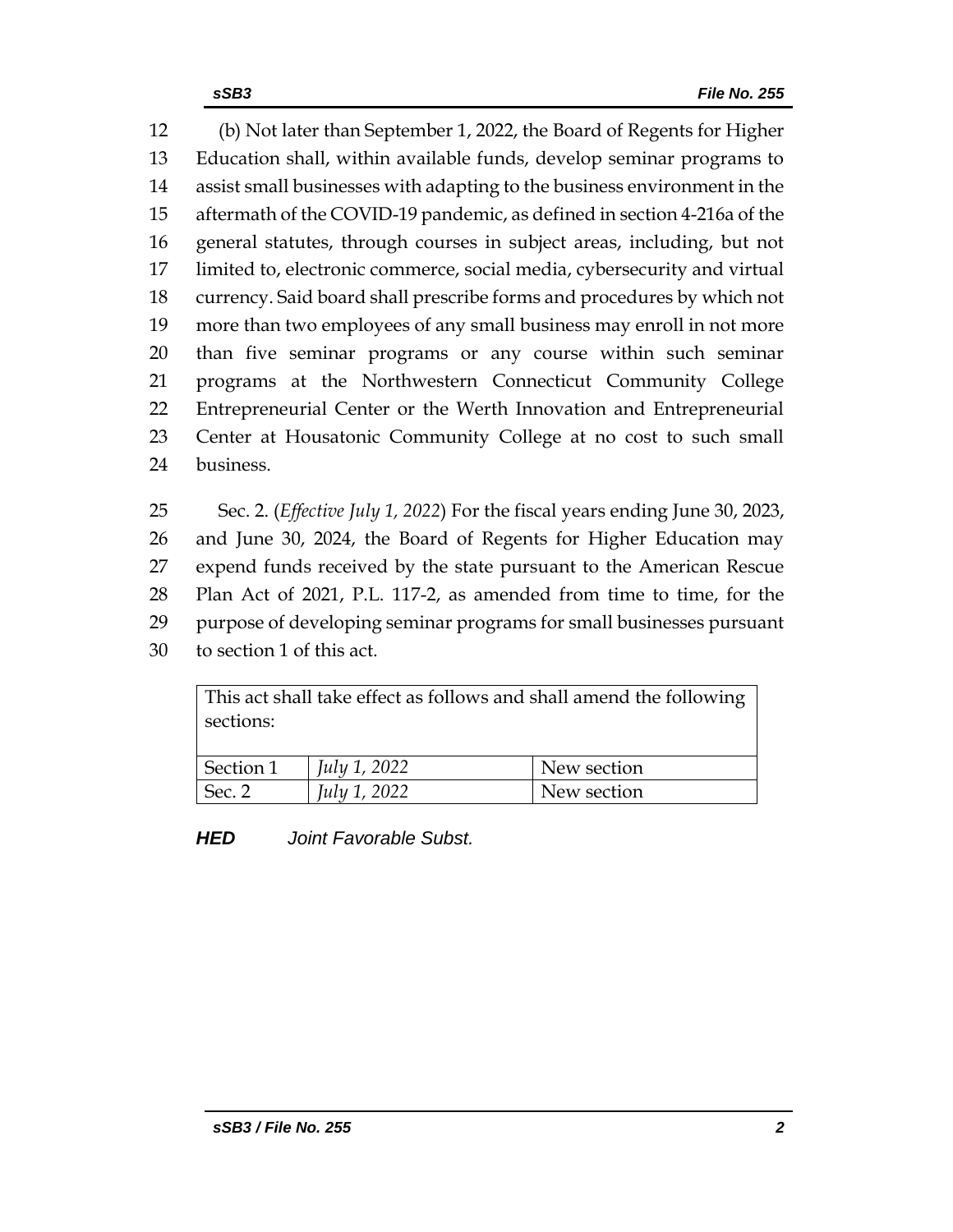*The following Fiscal Impact Statement and Bill Analysis are prepared for the benefit of the members of the General Assembly, solely for purposes of information, summarization and explanation and do not represent the intent of the General Assembly or either chamber thereof for any purpose. In general,*  fiscal impacts are based upon a variety of informational sources, including the analyst's professional *knowledge. Whenever applicable, agency data is consulted as part of the analysis, however final products do not necessarily reflect an assessment from any specific department.*

# *OFA Fiscal Note*

#### *State Impact:*

| <b>Agency Affected</b>      | <b>Fund-Effect</b> | FY 23 \$ | FY 24 \$ |
|-----------------------------|--------------------|----------|----------|
| Board of Regents for Higher | Various - Cost     | At least | At least |
| Education                   |                    | 16,000   | 16,000   |
| Note: Various=Various       |                    |          |          |

### *Municipal Impact:* None

### *Explanation*

The bill requires two community college entrepreneurial centers to offer at least four specified seminars free of charge to small business employees, which results in a cost of at least \$16,000 per year in FY 23 and FY 24. The cost may be paid by the Board of Regents or the state American Rescue Plan Act (ARPA) funds.

The cost of the bill depends on the number of times that seminars are offered, at an estimated cost per seminar of \$1,000. It is anticipated that minimally, both entrepreneurial centers will offer each of four seminars twice annually, for a total cost of at least \$16,000 per year. To the extent the seminars are offered more frequently, or additional seminar topics are offered, the costs will increase.

Additionally, the bill allows but does not require the Board of Regents to expend state American Rescue Plan Act (ARPA) funds in FY 23 and FY 24 to pay for the seminar costs. If new ARPA funding is provided to the BOR for this purpose, then the bill has no cost to the BOR provided spending on the bill's requirements does not exceed the ARPA allocation. However, if the bill's costs are paid through the FY 23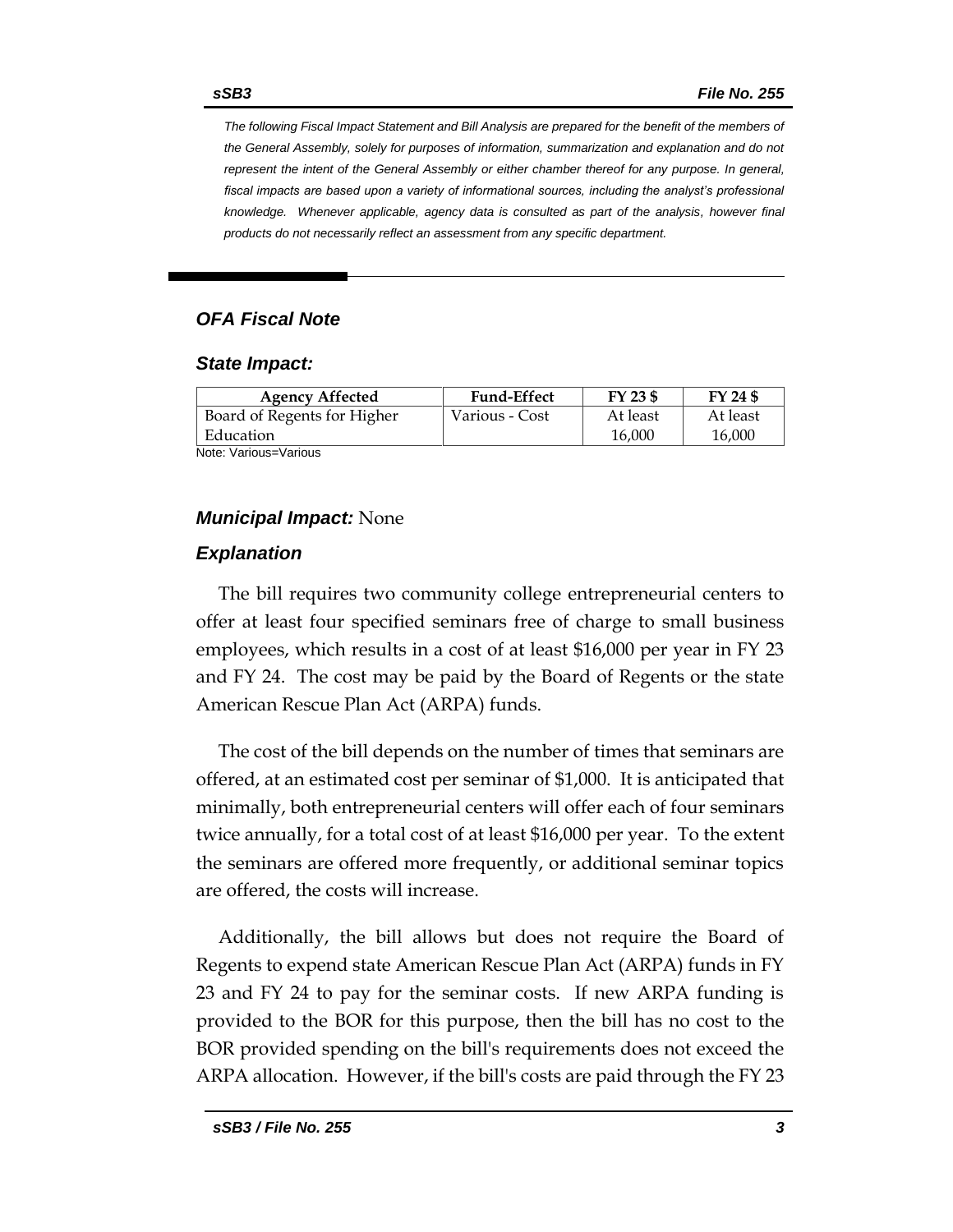budgeted ARPA allocation of \$5 million in general support to the BOR institutions, then the bill reduces such funding that is available to BOR for general use.

### *The Out Years*

The annualized ongoing fiscal impact identified above would continue into the future subject to inflation and whether the courses continue to be offered beyond FY 24.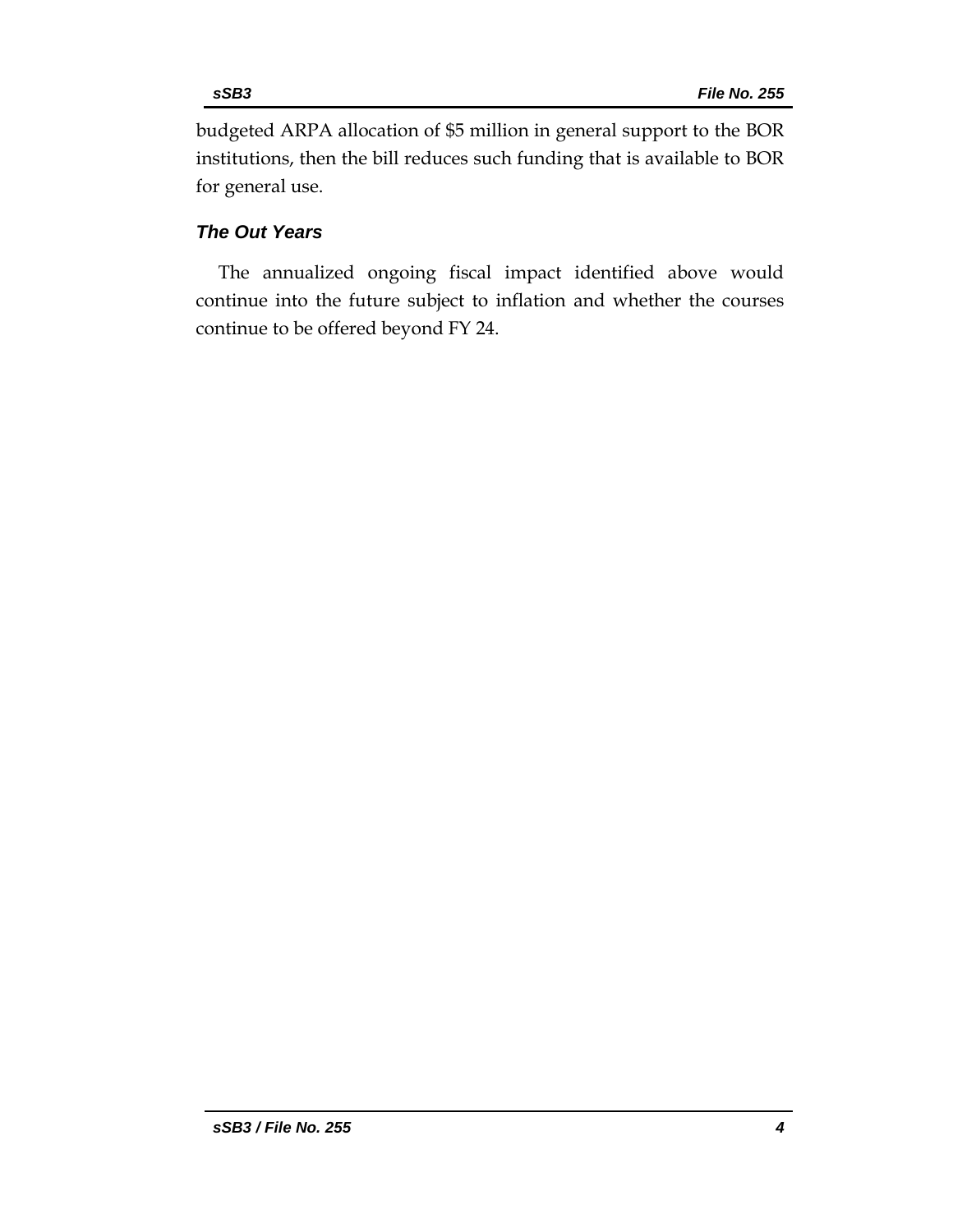# **OLR Bill Analysis**

**sSB 3**

### *AN ACT REQUIRING THE BOARD OF REGENTS FOR HIGHER EDUCATION TO DEVELOP SEMINAR PROGRAMS FOR SMALL BUSINESSES.*

### **SUMMARY**

This bill requires the Board of Regents for Higher Education (BOR) to develop seminar programs to help small businesses (i.e., with 25 or fewer employees) adapt to the business environment after the COVID-19 pandemic through courses in subject areas including electronic commerce, social media, cybersecurity, and virtual currency. It must do so by September 1, 2022, and within available funds.

Under the bill, BOR must prescribe forms and procedures where up to two small business employees, at no cost to the business, may enroll in up to five seminar programs or any courses within seminar programs at the Northwestern Connecticut Community College Entrepreneurial Center or the Werth Innovation and Entrepreneurial Center at Housatonic Community College.

The bill allows BOR, for FYs 23 and 24, to expend funds the state received under the American Rescue Plan Act of 2021 (P.L. 117-2) to develop these small business seminar programs.

EFFECTIVE DATE: July 1, 2022

# **CYBERSECURITY**

Under the bill, "cybersecurity" is detecting, preventing, or responding to activity intended to result in unauthorized access to, exfiltration of, manipulation of, or impairment to the integrity, confidentiality, or availability of an information technology system or information stored on, or transiting, an information technology system.